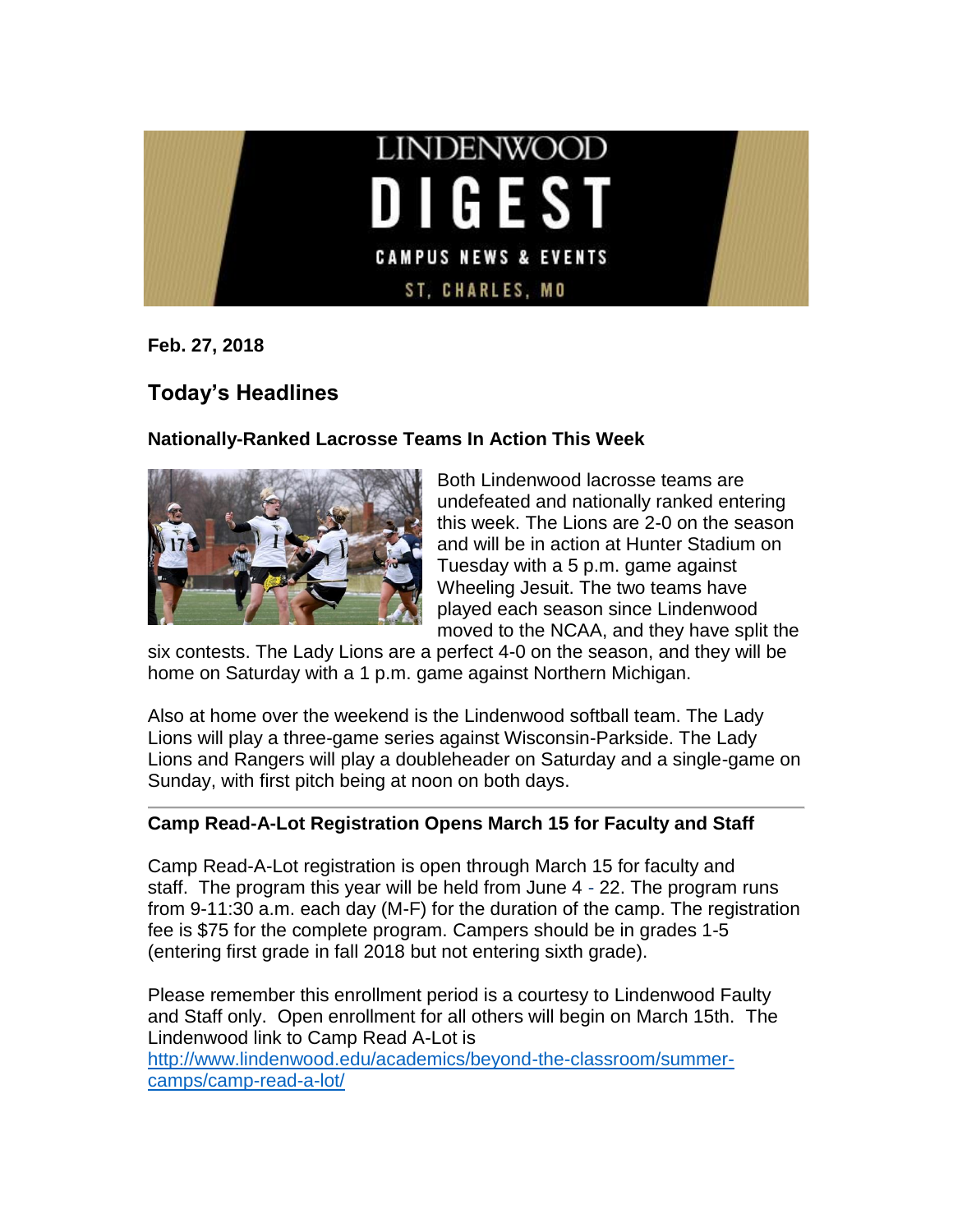The early enrollment link for Lindenwood Faculty and Staff is <https://www.eventbrite.com/e/camp-read-a-lot-2018-tickets-42040974687>

Please contact Dr. Jill Hutcheson (636) 627-2950, if you have any questions.

## **Photo Op Exhibition Feb. 28-March 22**

The LU Art Department is happy to announce the next exhibition in the Boyle Family Gallery; [Photo Op,](http://felix.lindenwood.edu/newsletter/2018_02/photoop.pdf) which will be on display Feb. 28 - March 22, and features the work of four of the best Photographers in the region; Greg Barth, Mark Appling Fisher, Douglas Gaubatz, and Donald J. McKenna. The exhibition is, in part, to celebrate our brand new Photography Minor, along with the contributions to the field by these great artists.

There is an Opening Reception and brief Gallery Talk on Thursday, March 1, 6- 8 p.m., which is free and open to the public.

For further information, please contact *itroy@lindenwood.edu* 

### **Kickin' It with Shonrock**

The *2 nd Annual Kickin' it With Shonrock Staff Kickball Tournament* will take place on Thursday, March 29 from 4-6 p.m. at the Lou Brock Sports Complex. Come join the fun and support your fellow Lindenwood staff members as they battle it out for the Kickin' it With Shonrock trophy!

## **Siblings Day 2018 is April 14**

Lindenwood University will host its first ever Siblings Day on Saturday, April 14, 2018. All ages of siblings, cousins, and family are welcome and are encouraged to attend a variety of events throughout the day. There will be carinal games, outdoor activities, arts and crafts, a movie, a root beer float social, and so much more! Use the link below to sign up for the event and purchase bundles including t-shirts and meal vouchers!

<http://www.lindenwood.edu/student-life/student-groups-activities/siblings-day/>

## **Faculty Award Nomination Due March 15**

This is a call for nomination for five faculty awards, specifically the Emerson Award for Teaching Excellence, the President's Scholar-Teacher Award, the Scholar of the Year Award, the Lindenwood Service Award and the Lindenwood Adjunct Teaching Award. To qualify for all but the adjunct teaching award, a nominee must be a full-time faculty member. Nominations for each of the awards may come from any academic department or school, but they must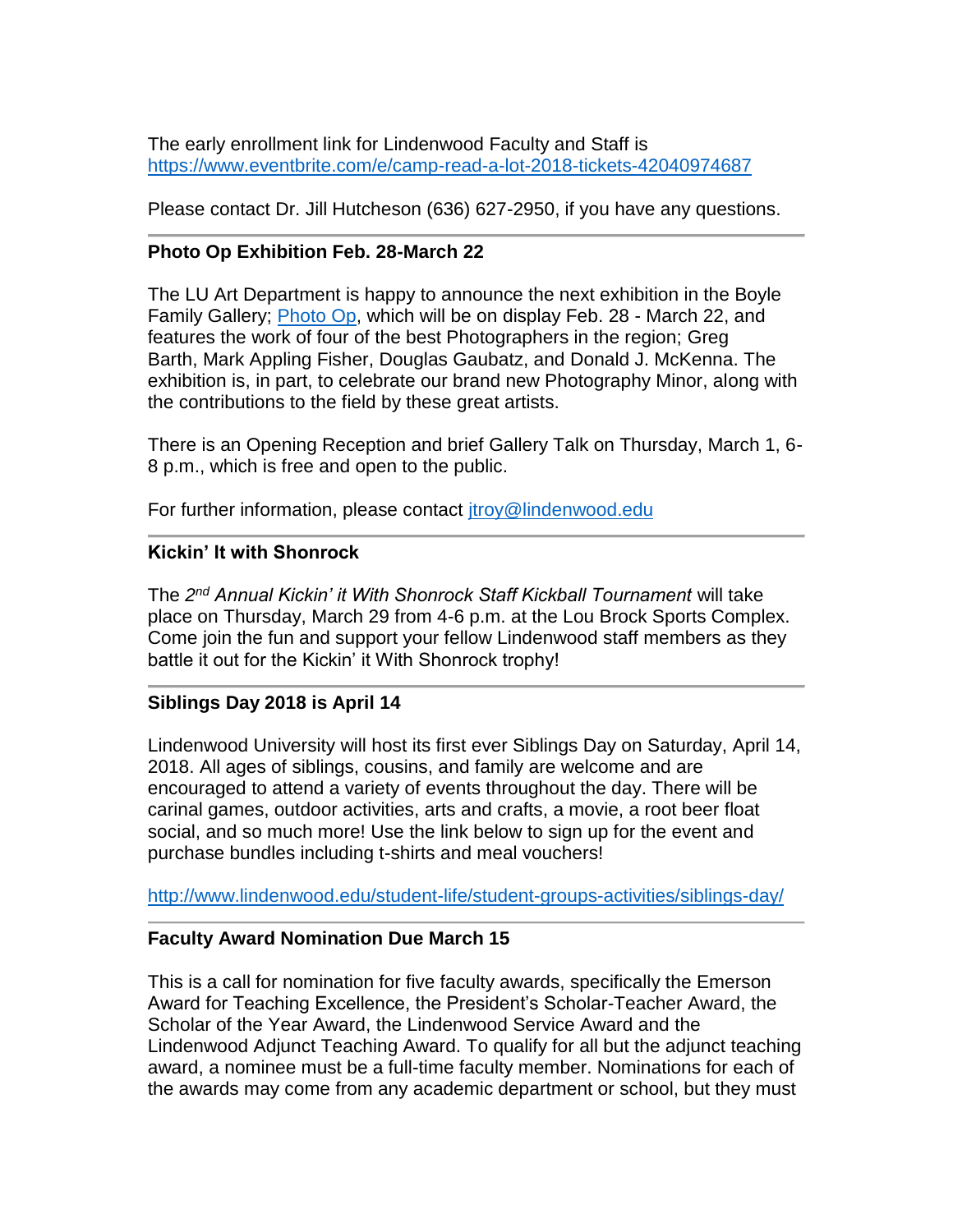be adequately documented to be considered. The Faculty Council vets each nomination and informs its decision to Dean's Council. The Provost forwards the faculty awards winners to the President. [Read more](http://felix.lindenwood.edu/newsletter/2018_02/facultyawards.pdf)

#### **Business Ethics Panel March 22**

A Business Ethics Panel will be held from 11 a.m.-12:45 p.m. on Thursday, March 22 in Dunseth Auditorium. Guest panelists for the spring session include Deb Ayres, vice president of human resources, Lindenwood University, Lisa Bedian, communications director, City of St. Peters, Mo,, Brandon Blakey, sales executive, 10x Genomics, and John Clark, president and CEO, Masterclock. For more information, visit our [website.](http://www.lindenwood.edu/academics/centers-institutes/the-hammond-institute/events/)

#### **FSA Reminder**

Employees enrolled in the FSA benefit will have until March 15, 2018 to utilize all remaining 2017 funds. Remaining funds after March 15 are not redeemable. For information on how to utilize these funds please access the Useful Links Worklet in Workday. All FSA information is listed in the benefits section.

#### **Student Research Conference 2018 Open for Student Submissions**

The Student Research Conference is a forum for students to display their scholarly and creative projects to Lindenwood students and faculty. [Read more](http://felix.lindenwood.edu/newsletter/2018_02/studentresearchconference.pdf)

#### **Student Research Conference-- Faculty Recommendations**

Faculty members may nominate students who are working on or who have completed original research papers or creative projects to participate in the Student Research Conference. [Read more](http://felix.lindenwood.edu/newsletter/2018_02/studentresearchconference.pdf)

#### **Faculty Judges Needed for Student Research Conference – We Need You!**

It is that time of the year again, where we ask faculty and staff to participate and volunteer with the Student Research Conference. If you are interested in volunteering to be a judge for student projects and presentations at this year's Student Research Conference, please fill out [this form](http://www.lindenwood.edu/academics/beyond-the-classroom/student-research/faculty-judge-volunteer-form/) to let us know when you are available.

We will contact judges after March 20 with further information and judging assignments. The Student Research Conference is Wednesday, April 18, from noon-6:30 p.m. in the Spellmann Center. Please put the Student Research Conference on your to-do list. We would really appreciate it. If you have any questions or concerns, please contact [SRC@lindenwood.edu](mailto:SRC@lindenwood.edu )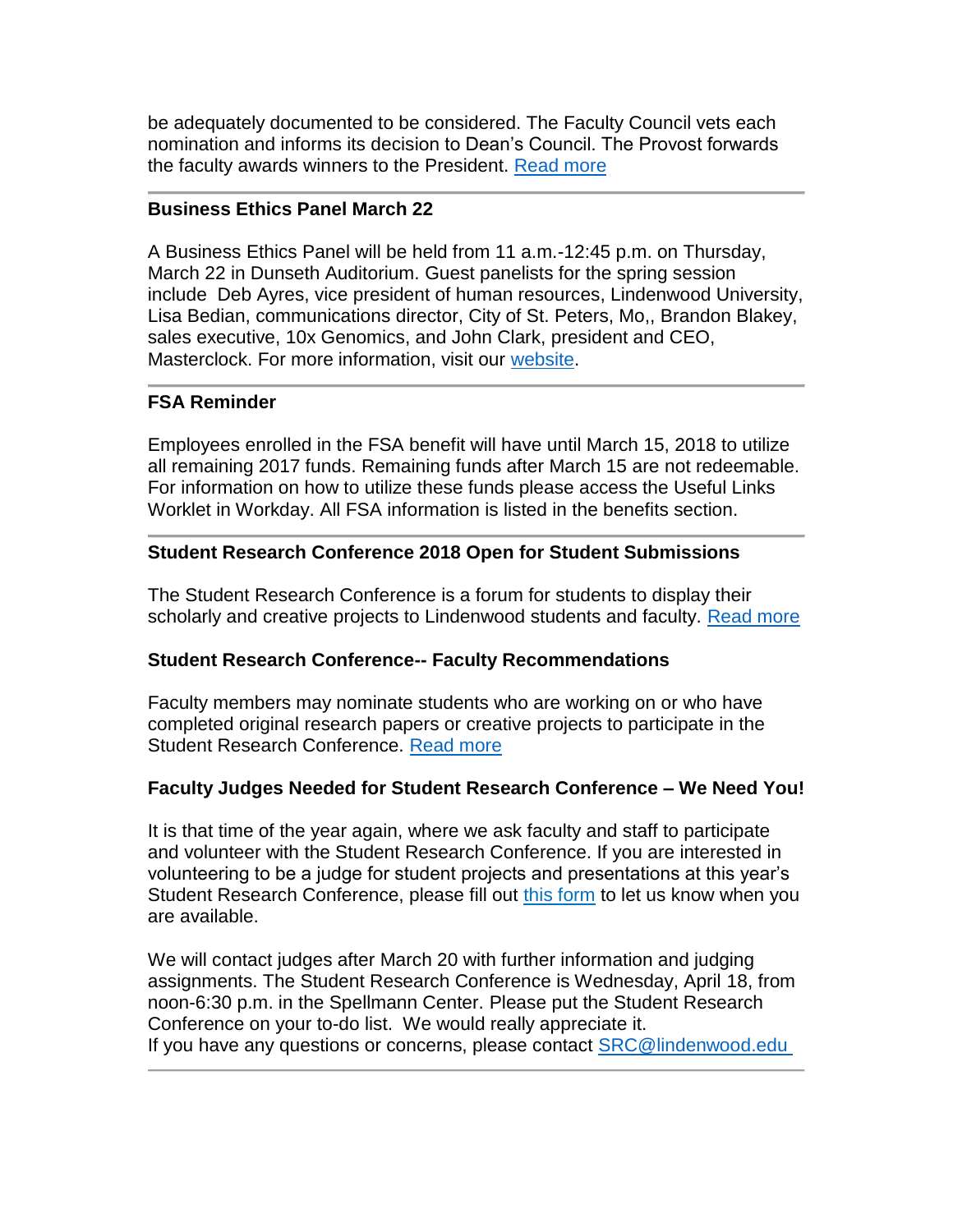EVANS COMMONS RECREATION CENTER & THIRD FLOOR TRACK SPRING BREAK HOURS

SATURDAY 3/10- SUNDAY 3/11: 10:00 A.M.-10:00 P.M. MONDAY 3/12- THURSDAY 3/15: 7:00 A.M.-7:00 P.M. FRIDAY 3/16: CLOSED SATURDAY 3/17- SUNDAY 3/18: 10:00 A.M.-10:00 P.M.



## **Recent Editions**

[The Digest archive](http://www.lindenwood.edu/about/digest-archives/)

[Belleville Digest archive](http://www.lindenwood.edu/belleville/about/lindenwood-belleville-digest-archives/)

## **Events and Deadlines**

- **Each Tuesday and Thursday:** [Lindenwell Yoga](http://felix.lindenwood.edu/newsletter/2018_02/lindenwellyoga.pdf)
- **Through February:** Heart Health Month [event information](http://felix.lindenwood.edu/newsletter/2018_02/hearthealthinfo.pdf) and [calendar](http://felix.lindenwood.edu/newsletter/2018_02/heartcalendar.pdf)
- **Through March 9:** [Classroom of the Future Sessions](http://felix.lindenwood.edu/newsletter/2018_02/classroomofthefuture.pdf)
- **Through April 4**: [Academic Technology Services Workshops](http://felix.lindenwood.edu/newsletter/2018_01/ats_spring_catalog.pdf)
- **Feb. 27:** #Expectus: Activism or Annoyance (Panel), Dunseth Auditorium, 4:30 p.m.
- **Feb. 27:** Bring Your Own Device: Overdrive, 2-3 p.m., LARC 124
- **Feb. 27-28:** [Spring Music Series](http://www.lindenwood.edu/j-scheidegger-center-for-the-arts/upcoming-events/music/)
- **Feb. 28:** Black Out (Solidarity, All Black Attire), Campus-wide, all day
- **Feb. 28:** Go Red Luncheon, 11:30 a.m. 12:30 p.m., AB Leadership Room, Spellmann Center. RSVP to [MGove@lindenwood.edu](mailto:MGove@lindenwood.edu)